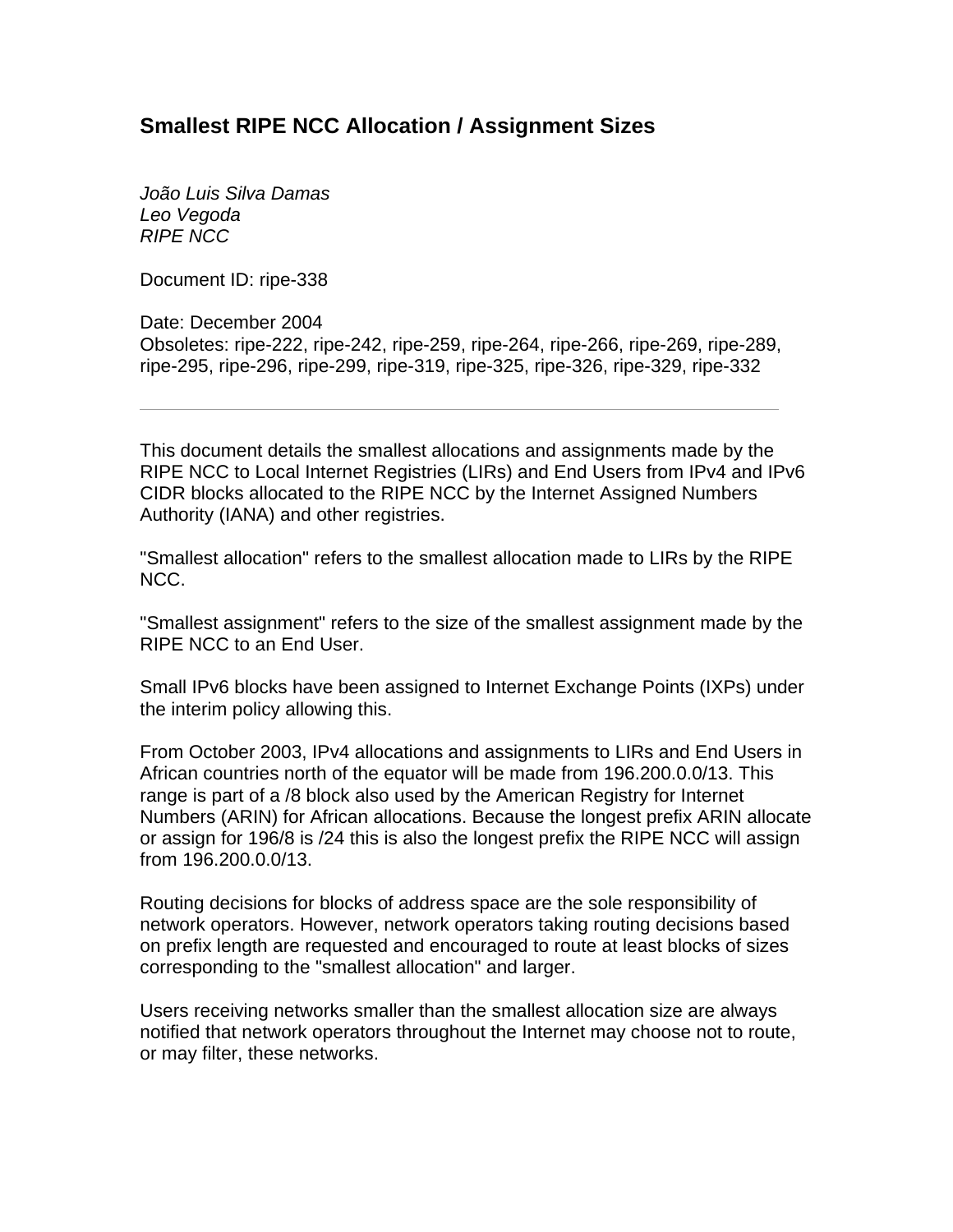| <b>IPv4 CIDR block</b> | <b>Smallest RIPE NCC</b> | <b>Smallest RIPE NCC</b> |
|------------------------|--------------------------|--------------------------|
|                        | <b>Allocation</b>        | <b>Assignment</b>        |
| 62/8                   | /19                      | /19                      |
| 80/8                   | /20                      | /20                      |
| 81/8                   | /20                      | /20                      |
|                        |                          |                          |
| 82/8                   | /20                      | /20                      |
| 83/8                   | /21                      | /21                      |
| 84/8                   | /21                      | /21                      |
| 85/8                   | /21                      | /21                      |
| 86/8                   | /21                      | /21                      |
| 87/8                   | /21                      | /21                      |
| 88/8                   | /21                      | /21                      |
| 193/8                  | /19                      | /29                      |
| 194/8                  | /19                      | /29                      |
| 195/8                  | /19                      | /29                      |
| 196.200/13             | /20                      | /24                      |
| 212/8                  | /19                      | /19                      |
| 213/8                  | /19                      | /19                      |
| 217/8                  | /20                      | /20                      |

| <b>IPv6 CIDR block</b> | <b>Smallest RIPE NCC</b> | <b>Smallest RIPE NCC</b> |  |
|------------------------|--------------------------|--------------------------|--|
|                        | <b>Allocation</b>        | <b>Assignment</b>        |  |
| 2001:0600::/23         | /35                      | /48                      |  |